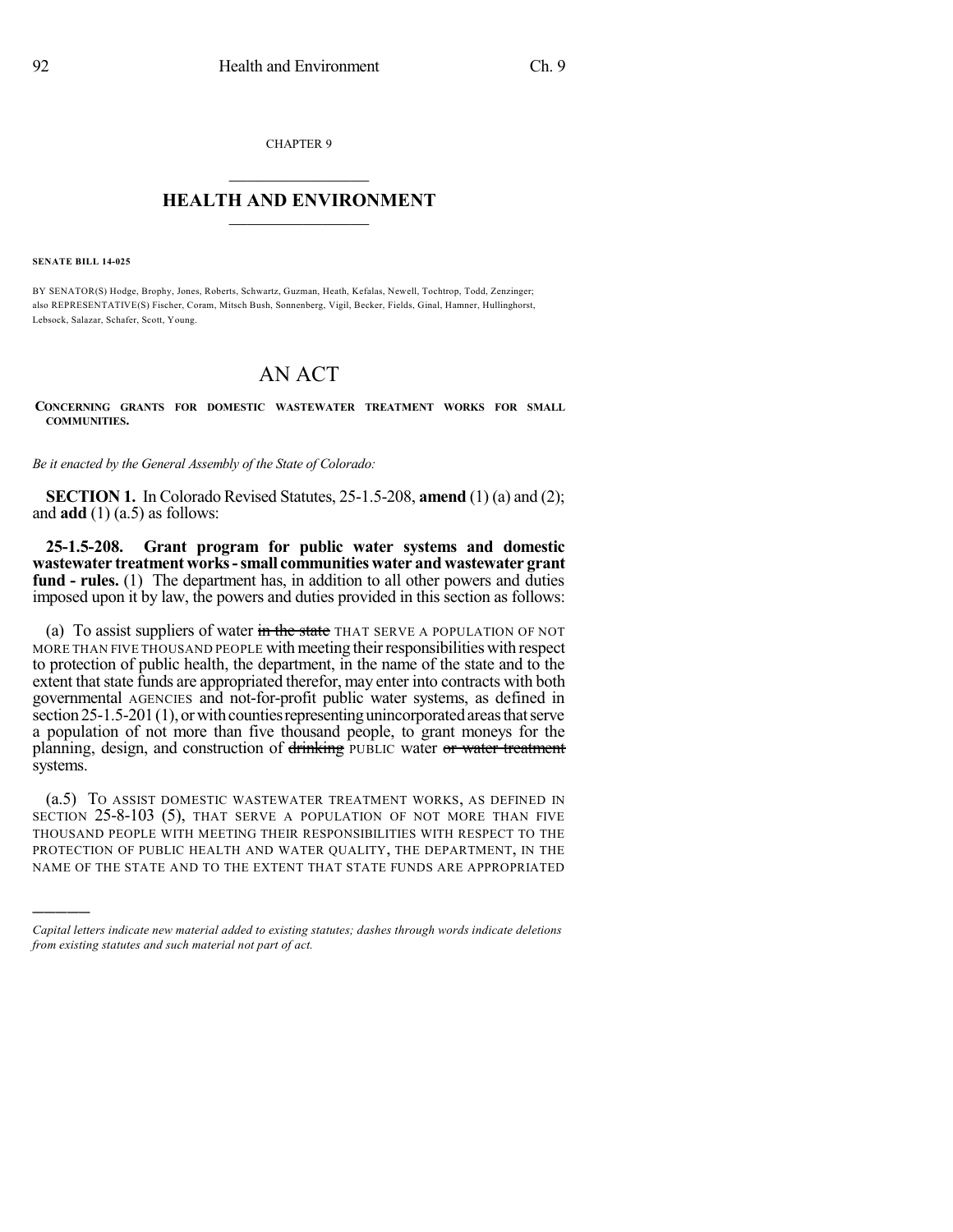## Ch. 9 Health and Environment 93

THEREFOR,MAY ENTER INTO CONTRACTS WITH GOVERNMENTAL AGENCIES,OR WITH COUNTIES REPRESENTING UNINCORPORATED AREAS THAT SERVE A POPULATION OF NOT MORE THAN FIVE THOUSAND PEOPLE,TO GRANT MONEYS FOR ELIGIBLE PROJECTS AS DEFINED IN SECTION 25-8-701 (2).

(2) The water quality control commission shall promulgate rules for the administration of any appropriated grant moneys pursuant to this section and for prioritizing proposed drinking PUBLIC water SYSTEMS and water DOMESTIC WASTEWATER treatment system projects WORKS based upon public health impact IMPACTS AND WATER QUALITY PROTECTION. THE DEPARTMENT SHALL AUTHORIZE GRANTS BASED ON WATER QUALITY NEEDS AND PUBLIC HEALTH-RELATED PROBLEMS. THE COMMISSION SHALL PROMULGATE A PROJECT CATEGORIZATION SYSTEM FOR USE IN DETERMINING THE RELATIVE PRIORITY OF PROPOSED PROJECTS. THE DEPARTMENT SHALL REVIEW APPLICATIONS FOR STATE FUNDS AND MAY APPROVE ONLY THOSE APPLICATIONS THAT ARE CONSISTENT WITH THE PROJECT CATEGORIZATION SYSTEM.

**SECTION 2.** In Colorado Revised Statutes, 25-8-701, **amend** (2); and **repeal** (3) as follows:

**25-8-701. Definitions.** As used in this part 7, unless the context otherwise requires:

(2) "Eligible project" means a project forthe planning, design, or construction of domestic wastewater treatment works or of facilities for the discharge of wastewater or backwash water from public water treatment plants which THAT is, in the judgment of the division, necessary for the accomplishment of the state water quality control program which AND THAT conforms with applicable rules and regulations of the commission. and which is eligible for federal assistance under provisions of the federal act.

(3) "Federal assistance" means funds available to a municipality, either directly or through allocation by the state, from the federal government as grants for planning, design, or construction of domestic wastewater treatment works, or funds which are used for such planning, design, or construction, under provisions of the federal act.

**SECTION 3.** In Colorado Revised Statutes, **repeal** 25-8-703 as follows:

**25-8-703. State contractsfor constructionof domesticwastewater treatment works.** (1) (a) To meet the responsibility of the state with respect to the protection of public health and to assist municipalities and counties, the division, in the name of the state and to the extent of state funds appropriated therefor, may enter into contracts with municipalities with populations of not more than five thousand persons concerning the planning, design, or construction of domestic wastewater treatment works.

(b) Repealed.

(2) The division shall be the state agency for the administration of funds appropriated for such project grants and shall contract for grant projects only to the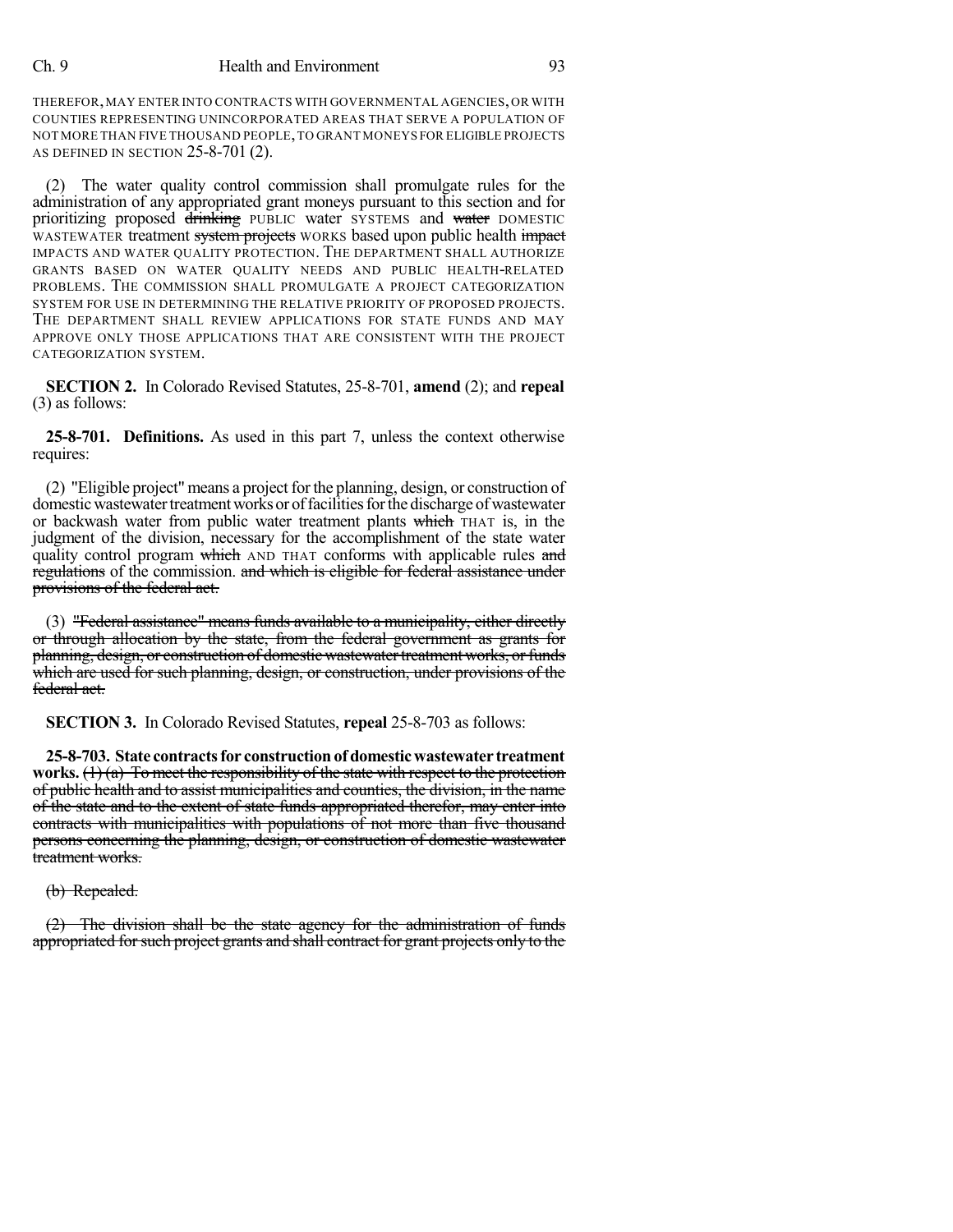94 Health and Environment Ch. 9

extent state general funds have been appropriated. The division may use not more than five percent of the funds appropriated for such project grants for the administration and management thereof.

(3) Domestic wastewater treatment grants shall be authorized based upon water qualityneeds and public health related problems. The commission shall promulgate a project categorization system for use in determining the relative priority of proposed domestic wastewater projects. The division shall review applications for state funds and may approve only those applications that are consistent with the project categorization system.

(4) During the review process the division shall seek from the division of local government in the department of local affairs a fiscal analysis of the applicant to determine financial need. Based upon its fiscal analysis, the division of local government shall issue or deny a certificate of financial need. If a certificate of financial need is issued, the division may authorize a state grant percentage contribution to the project in accordance with the recommendation of the division oflocal government andwith the project categorization adopted bythe commission.

(5) Any contract entered into pursuant to this section shall include an estimate of the reasonable cost of the project as determined by the division and shall also include, but not be limited to, provisions which set forth that the municipality shall:

(a) Proceed expeditiously and complete the project in accordance with design documents reviewed by the division;

(b) Provide a plan of operation to the division for approval and shall commence operation of the domestic wastewater treatment works on completion of the project;

(c) Not discontinue operation of the domestic wastewater treatment works without prior approval of the division;

(d) Operate and maintain the domestic wastewater treatment works in accordance with the plan of operation;

(e) Provide for the payment of its share of the project.

(6) In connection with each contract concerning an eligible project, the division shall keep accurate records on the project, including, but not limited to, records of the amount of payment by the state and the amount of federal assistance received by the applicant. Such records may establish the basis for application for federal reimbursement of such payments made by the state, and the division is authorized to make such application in appropriate cases.

**SECTION 4. Act subject to petition - effective date.** This act takes effect at 12:01 a.m. on the day following the expiration of the ninety-day period after final adjournment of the general assembly (August 6, 2014, if adjournmentsine die is on May 7, 2014); except that, if a referendum petition is filed pursuant to section  $1(3)$